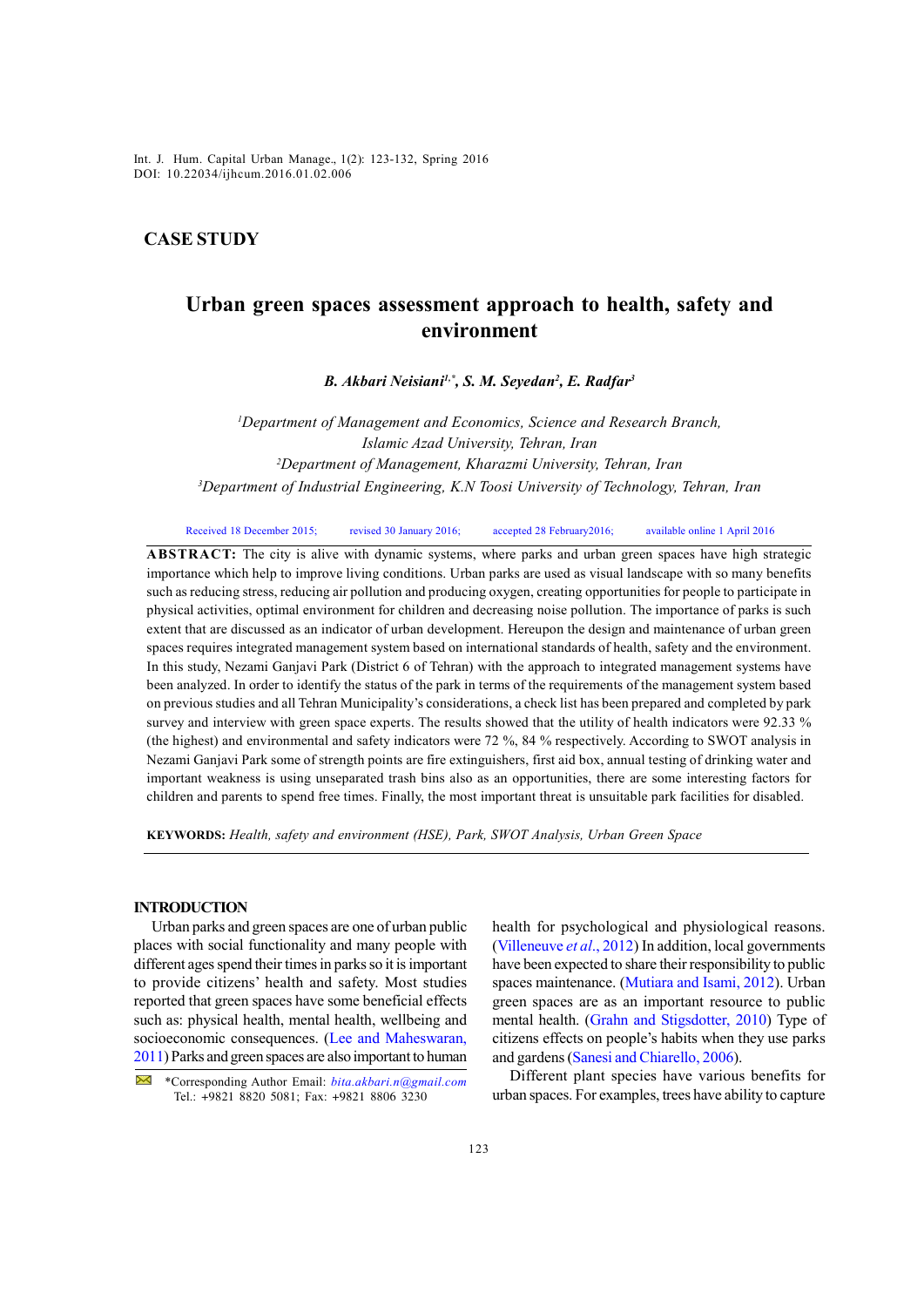and filter multiple air pollutant, including level ozone, sulphur, nitrogen oxides and particular matters. Also trees can relief and decrease heat stress level especially during hot seasons. Generally, plant species have beneficial effects on drought, heat and pollution. (Zupancic, 2015). Some plants species are resistance against air pollution such as Acer sp., Chamaecyparis sp., Juniperus sp., Robinia pseudoacacia and some others lead to reducing noise pollution such as Acer negundo, Cotoneaster salicifolia, Robinia pseudoacacia var. umbraculifera, Cypress, Pine ( Torabi Mirzaee *et al*. , 2010; Nouri, 2006).

 Increasing green space size can be mentioned as a managerial issue in order to balance temperature, raise partial humidity and absorb dust. (Liu and Shen, 2014; Bakhshi, 2014) Another outcome of implanting trees and other kind of plant species is their effects on carbon footprints analysis. Nowadays, construction and maintenance cause long-term environmental problems that designing urban spaces minimize their consequence (Strohbach *et al*., 2012).

Standard of green spaces per capita in Iran is defined as 30 m<sup>2</sup>, however, the global standard is between 5 and 50 m<sup>2</sup>. Because none of the large cities of Iran has possibility to develop green spaces. One of the major limitation in developing green spaces is shortage of water resources in Iran (Ruhollahi *et al*., 2008). Urban green spaces are natural parts of urban with some artificial arenas and covered by trees, flowers, grasses or other plants (Paseban Islam *et al*., 2013).

Based on studies about resources optimization, there are some strategies to reduce irrigation water such as: (1) Selection of appropriate plant species, (2) Lawn clipping height, (3) Removing thatch layer, (4) Using wastewater, (5) Using superabsorbent, (6) Regulated deficit irrigation, (7) Subsurface irrigation system, (8) Replacing grasses with groundcover plants, (9) Using surfactants, (10) Using other chemicals and (11) Using endophyte fungi (Rabbani *et al.*, 2015). Moreover, using treated sewage for irrigation can be a good plant source. Nitrogen, phosphor and potassium are some of the essential nutrients to grow and plant reproduction. (Jahanifar *et al*., 2013) According to the researchers E-coli can transmit infection in digestion organs. Therefore, safety signs can prevent and protect children from E-coli in most public places (Soltan Dallal *et al*., 2011).

Green spaces are parts of the urban landscape and people are always in contact with problems relating to green spaces, thus urban green spaces should be evaluated regularly as they are one of the urban development symptoms (Mohammadi *et al*., 2012) and sustainability indicators for urban development should include some parameters about green spaces. Results show that usage types of parks are significantly related to people's age. City planners and urban designers should consider this, by managing green spaces in a modern method and it leads to fulfill the needs and expectations of children, families, elderly people, etc. (Chiesura, 2004).

Some essential safety topics that should be evaluated in parks and green spaces are included (1) playgrounds safety, (2) general equipment safety, (3) paths and entries and exits, (4) Lighting equipment, (5) Signs, (6) sufficient relief facilities and (7) suitable flooring. Unsafe drinking water, food, poison and fertilizer are the most important issues that threaten human health in urban parks. Moreover, Plant species and trees maintenance, efficient use of natural resources are the major environmental indexes (Berahmand and Ghodoosi, 2013). Designing of an urban park based on safety issue is controversially because injuries that may result from play and sports equipment, can lead to unexpected and irrecoverable accidents. (National Program for Playground Safety, 2007; Vygotsky, 2009). Safety engineers focus on recognizing and controlling hazards, those conditions have potential causes that lead to injury (Roderick, 2004).

The important factors in safety designing of play spaces include hidden and unsecured places, separated playground for children and adults, playground equipment, lightening and playground flooring (Shite and Sharafi, 2014). Moreover, previous studies have been stated that the most dangerous situations for children in parks are because of playground equipment. The mentioned risk can decrease with sustain maintenance for both of equipment and playground surface. (Naeini *et al*., 2010) Furthermore, safety factors mostly in playgrounds, result from risk assessment in urban parks. So attention to this issue can eliminate some injuries such as fractures, falling, head injuries and scratches among children and some of this injuries can cause to serious problems. Therefore, unsafety playground equipment and improper playground flooring can lead to death (Oostakhan and Babaei, 2013; Allen *et al*., 2013).

There are some studies about disabled and their problems in urban places therefore urban management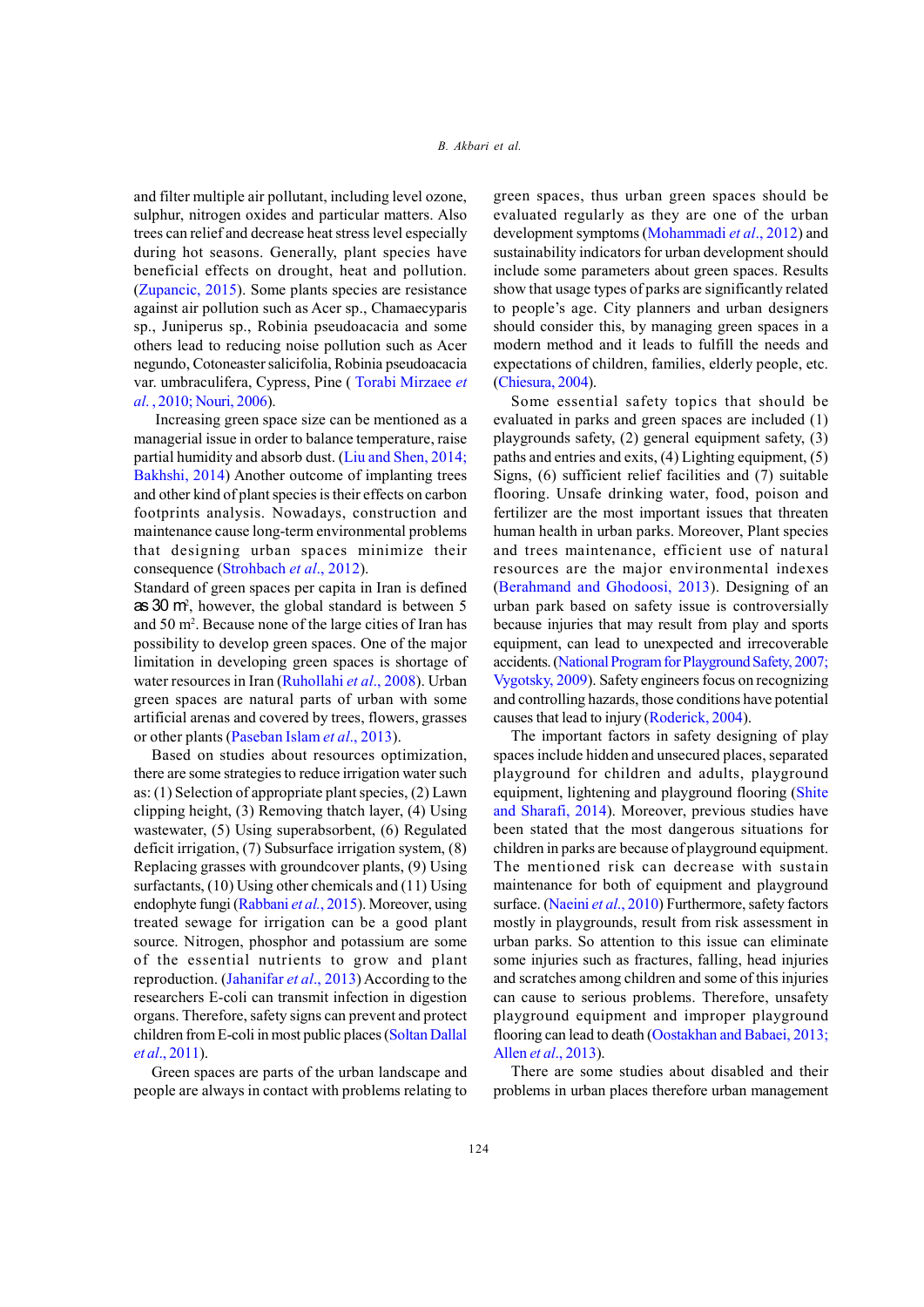have to do some action plans to improve park situation for the disabled as following:(1) Entries and ways should have proper slope and width. Slopes and stairs should be guard rails, (2) The fragrant flowers and the sound of the water should be used to the recognition continue by the blinds, (3) Flooring should not cause slipping or stuck wheelchair wheels, (4) Installing Signs and stands and sensors for the disabled and blinds, (5) Constructing suitable toilets for disabled and (5) Providing proper and sufficient welfare services for disabled such as: drinkers, bench, trash bin, buffet and etc. (Taghvaei *et al*., 2010; Bahmanpour and Salajeghe, 2008).

According to some studies, the other issues that may cause problems in urban parks are crimes or addiction problems. In order to prevent and decrease consequence of these problems, police officers and park security should coordinate with municipality to make a safety public space (Groff and McCord, 2011; Ceccato and Hansson, 2013).

Therefore, in order to protect urban spaces, it is necessary to check the status of urban parks. Management of urban parks can promote environmental indicators and appropriate management leads to environmental protection of urban parks, moreover, appropriate management causes reduction of environmental waste in urban parks (Mehrara and Lahijaninan, 2013). Moreover, focus on Health, safety and environment (HSE) in urban areas has become more imperative because of technology development, living standards improvement and environmental problems increment in cities. So HSE risks has become a major challenge in urban environments. Urban parks are the most important spaces in the collective life of citizens. Therefore, HSE rules are essential because of possibility of disease transfer (Berahmand and Ghodoosi, 2013).

In addition, implementing HSE management system leads to a healthy, pleasant and happy environment without accidents and injuries. Urban parks have different functionality in the cities with a high population and they are considered with different cultural, economic, social, health and traffic conditions (Dinarvandi *et al*., 2012; 2013).

According to previous studies in Niyavaran Pak, some suggestions have been offered: (1) Legislation and sufficient standard rules toward HSE management in parks and attention to the revision of existing laws and regulations based on international achievements, (2) Allocating sufficient budget to achieve the objectives of the HSE in Parks and (3) Creating a center to decide on the issue on HSE management issues and coordinating management structure (Hejazi and Sarabi, 2014).

Therefore, it is important to apply HSE issues in urban management, especially urban parks and green spaces management and it is needed to achieve urban spaces improvement. According to Maslow's hierarchy of needs, safety and security are the basic human needs (Takano, 2007) and parks are the interface between human and nature, so in this study, some HSE indexes have been considered to evaluate a specific park in District 6 of Tehran, Iran.

## **MATERIALS AND METHODS**

District 6 of Tehran, Iran has 66 parks and some of them such as Saiee, Shafagh, Laleh, Nezami Ganjavi and Honarmandan parks are the specific ones. Nezami Ganjavi Park has been considered as a case study (Fig. 1 shows Nezami Ganjavi Park's location). It has beautiful green spaces and proper facilities to spend free times for children and families. In Table 1 characteristics of Nezami Ganjavi Park have been explained.

In this study, Nezami Ganjavi Park was investigated by researches studies, park survey and interviews with green space experts approach to HSE. Some studies, related to HSE issues in urban green spaces, have been reviewed to identifying HSE indexes.

After reviewing studies and identifying HSE indexes of park, HSE checklist has been designed based on HSE policy guidelines of Tehran Municipality. According to checklist results, park has been evaluated in terms of HSE management system requirements. In view of the standards such as ISO14001 and OHSAS18001 checklist has 3 scopes: safety (10 indexes), health (5 indexes) and environment (5 indexes). Each index includes some components and weight of each component is determined by experts.

## **RESULTS AND DISCUSSION**

HSE checklist has been completed by park inspecting and interviewing with green space experts. Results of HSE checklist have been illustrated in Tables 2- 4. In these tables weight of each component is determined by green spaces experts of municipality and score of competent are given by park inspecting and interviewing with green space experts. Finally, score of indexes are calculated as weighted mean of index's component.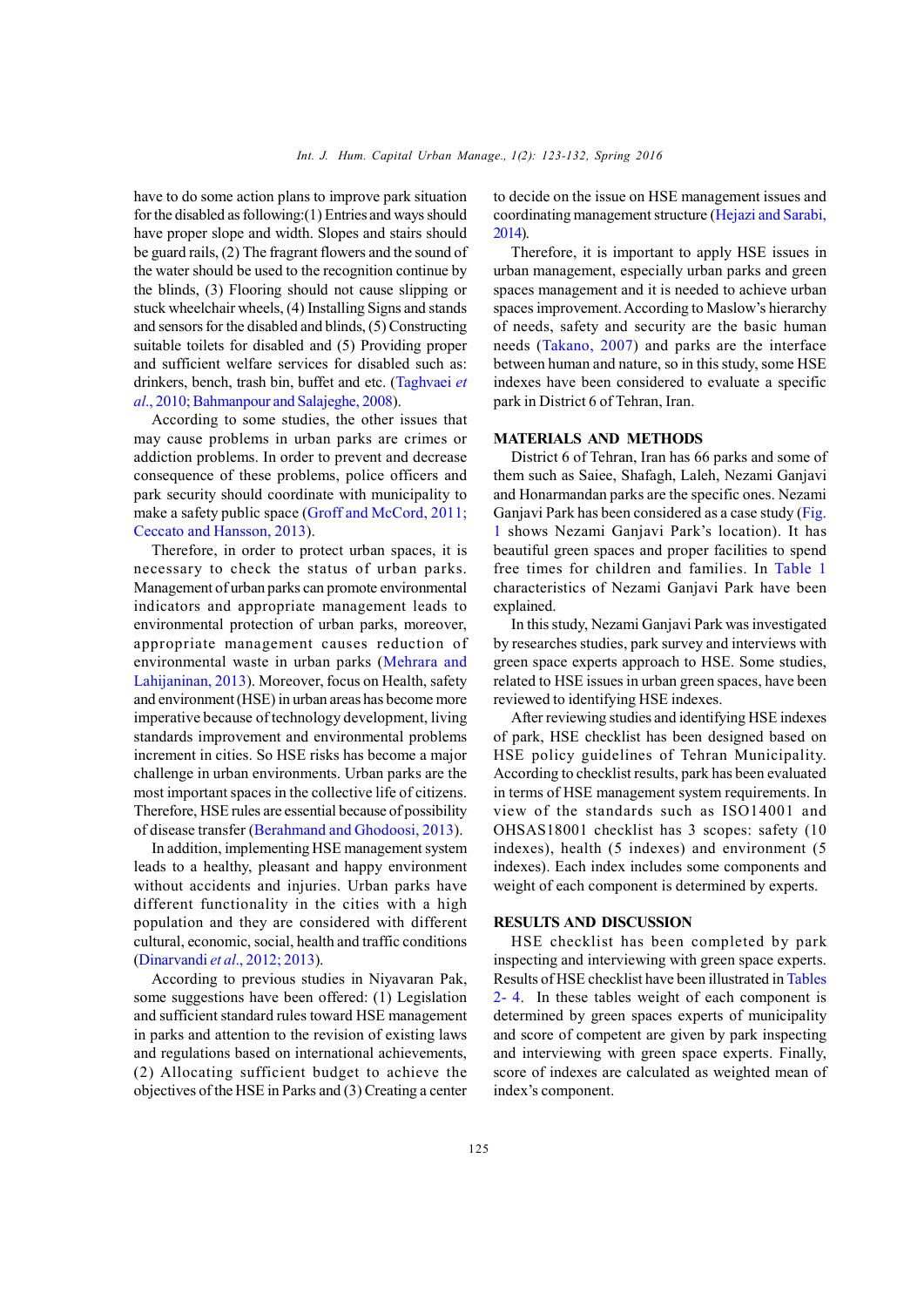## *HSE indexes in urban Parks*

| Table 1: Characteristics of Nezami Ganjavi Park |  |  |  |  |
|-------------------------------------------------|--|--|--|--|
|-------------------------------------------------|--|--|--|--|

| Characteristics of Nezami Ganjavi Park |                                                                    |                                                                                                    |                                                                                                                                                                           |  |
|----------------------------------------|--------------------------------------------------------------------|----------------------------------------------------------------------------------------------------|---------------------------------------------------------------------------------------------------------------------------------------------------------------------------|--|
| Address                                | Iran-Tehran- Shahid Abbaspour Street-Tavanir-Nezami Ganjavi Street |                                                                                                    |                                                                                                                                                                           |  |
| Location                               | District 6- Zone 5                                                 |                                                                                                    |                                                                                                                                                                           |  |
| <b>Construction Year</b>               | 1996                                                               |                                                                                                    |                                                                                                                                                                           |  |
| Park type                              | Local                                                              |                                                                                                    |                                                                                                                                                                           |  |
| Area                                   | $14808 \text{ m}^2$                                                |                                                                                                    |                                                                                                                                                                           |  |
| Elements                               | Components                                                         | Properties                                                                                         |                                                                                                                                                                           |  |
|                                        | Entries and paths of park                                          | East entry (Nezami Ganjavi Street)<br>$\bullet$<br>Steep path<br>$\bullet$<br>Too many stairs<br>٠ | West entry (end of 53th Alley, Seyyed Jamaledin Asadabadi Street)                                                                                                         |  |
|                                        | <b>Buildings</b>                                                   | -Workers residential                                                                               | -Municipality Building<br>- Park office                                                                                                                                   |  |
|                                        |                                                                    | Bench                                                                                              | 39 Items                                                                                                                                                                  |  |
|                                        |                                                                    | Trash bin                                                                                          | 34 Items                                                                                                                                                                  |  |
|                                        |                                                                    | Restroom                                                                                           | 7 Items                                                                                                                                                                   |  |
|                                        |                                                                    | Drinking water                                                                                     | <b>Urban Piping</b>                                                                                                                                                       |  |
|                                        |                                                                    | Drinking fountain                                                                                  | 2 devices                                                                                                                                                                 |  |
|                                        |                                                                    | Chess and Ping Pong table                                                                          | 6 Items                                                                                                                                                                   |  |
|                                        |                                                                    | Statue                                                                                             | 1 Item                                                                                                                                                                    |  |
| <b>Artificial Elements</b>             |                                                                    | Sport accessories                                                                                  | 21 Devices                                                                                                                                                                |  |
|                                        |                                                                    | Sound system                                                                                       | 1 Device                                                                                                                                                                  |  |
|                                        | Welfare Equipment                                                  | Fountain                                                                                           | 2 Items                                                                                                                                                                   |  |
|                                        |                                                                    | Flower box                                                                                         | 38 Items                                                                                                                                                                  |  |
|                                        |                                                                    | Clock                                                                                              | 1 Item                                                                                                                                                                    |  |
|                                        |                                                                    | Sign                                                                                               | 14 Items                                                                                                                                                                  |  |
|                                        |                                                                    | Gate                                                                                               | 1 Item                                                                                                                                                                    |  |
|                                        |                                                                    | Path type                                                                                          | Pavement = $8955 \text{ m}^2$<br>Asphalt= $420 \text{ m}^2$                                                                                                               |  |
|                                        |                                                                    | Table football                                                                                     | 1 Item                                                                                                                                                                    |  |
|                                        |                                                                    | Solar water heater                                                                                 | 4 Device                                                                                                                                                                  |  |
|                                        |                                                                    | Lighting                                                                                           | 100 Items                                                                                                                                                                 |  |
|                                        |                                                                    | Canopy                                                                                             | 2 Items                                                                                                                                                                   |  |
|                                        |                                                                    | Tree species                                                                                       | 333 Trees<br>Area: $338 \text{ m}^2$<br>Kind of Cypress, Noel Pine, Tehran P<br>Weeping willow, Acacia, Elm, Magno<br>Cotoneaster                                         |  |
| Natural Elements                       | Plants                                                             | Green spaces                                                                                       | $4258 \text{ m}^2$<br>Grassing<br>484.89 $m2$<br>Rose<br>824.11 $m2$<br>Shrub<br>Season flowers<br>$174.725$ m <sup>2</sup><br>$114.275 \text{ m}^2$<br>Permanent flowers |  |

According to the results, the average percentage of health indexes is equal to 92.33% (highest), the average percentage of safety indexes is equal to 84% and average percentage of environmental indexes is equal to 72% (lowest). As in Fig. 2.

According to Fig. 3, health indexes such as poison and fertilizer and health situation of staff have highest score (100%) and restroom situation index has the lowest score (80%) because there is no special restroom for the disabled in Nezami Ganjavi Park.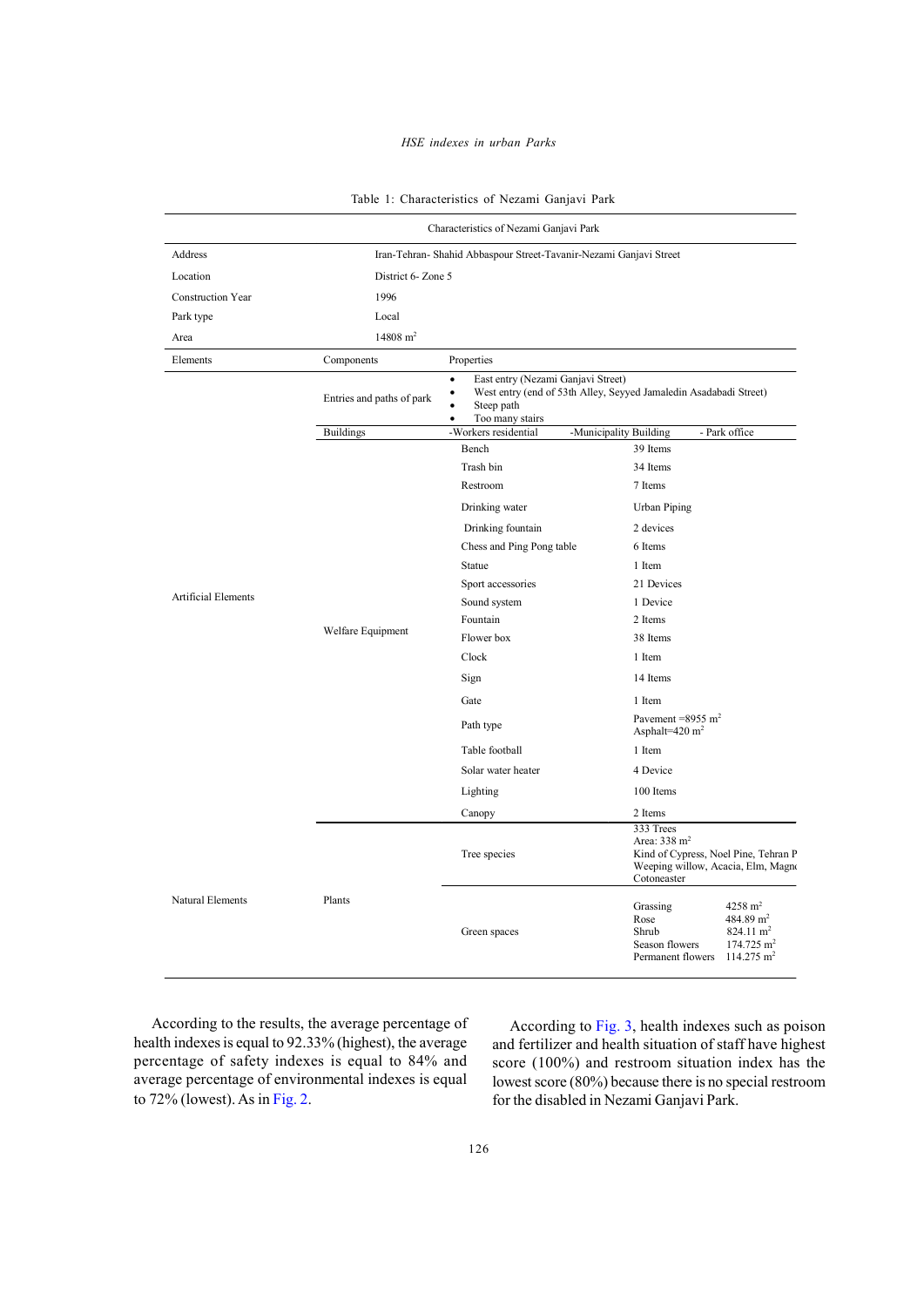

*Int. J. Hum. Capital Urban Manage., 1(2): 123-132, Spring 2016*

Fig. 1: Nezami Ganjavi Park's location

| Table 2: Health Checklist |
|---------------------------|
|---------------------------|

| Scope | Index                        | Component                                                                                               | weight         | Score of<br>component | Score of<br>Index |
|-------|------------------------------|---------------------------------------------------------------------------------------------------------|----------------|-----------------------|-------------------|
|       |                              | Separating irrigating from drinking water                                                               | 3.5            | 10                    |                   |
|       | Water                        | Sufficient drinking fountain                                                                            | 1.5            | 7                     |                   |
|       |                              | Easy access to drinking fountain for children and disabled<br>people                                    | 1.5            | 6                     | 8.95              |
|       |                              | Annual test of drinking water for microbial contamination                                               | 2              | 10                    |                   |
|       |                              | Contamination measure of pond water                                                                     | 1.5            | 10                    |                   |
|       |                              | Proper restroom equipment                                                                               | $\overline{c}$ | 10                    |                   |
|       | Restroom<br>Health           | Proper restroom location                                                                                | 2.5            | 10                    | 8                 |
|       |                              | Suitable restroom for disabled people                                                                   | $\overline{2}$ | $\Omega$              |                   |
|       |                              | Cleaning restroom daily                                                                                 | 3.5            | 10                    |                   |
|       |                              | Sufficient trash bin                                                                                    | 6              | 10                    |                   |
|       | Trash bin                    | Trash bin with door and plastic bag                                                                     | 4              | 8                     | 9.2               |
|       | Poisons and                  | Using personal protective equipment (PPE)                                                               | 5.5            | 10                    | 10                |
|       | Fertilizer                   | Attending to personal health                                                                            | 4.5            | 10                    |                   |
|       | Health situation of<br>staff | Controlling staff health continuously                                                                   | 4              | 10                    | 10                |
|       |                              | Appropriate staff room situation such as: lighting, good air-<br>condition, humidity and healthy issues | 6              | 10                    |                   |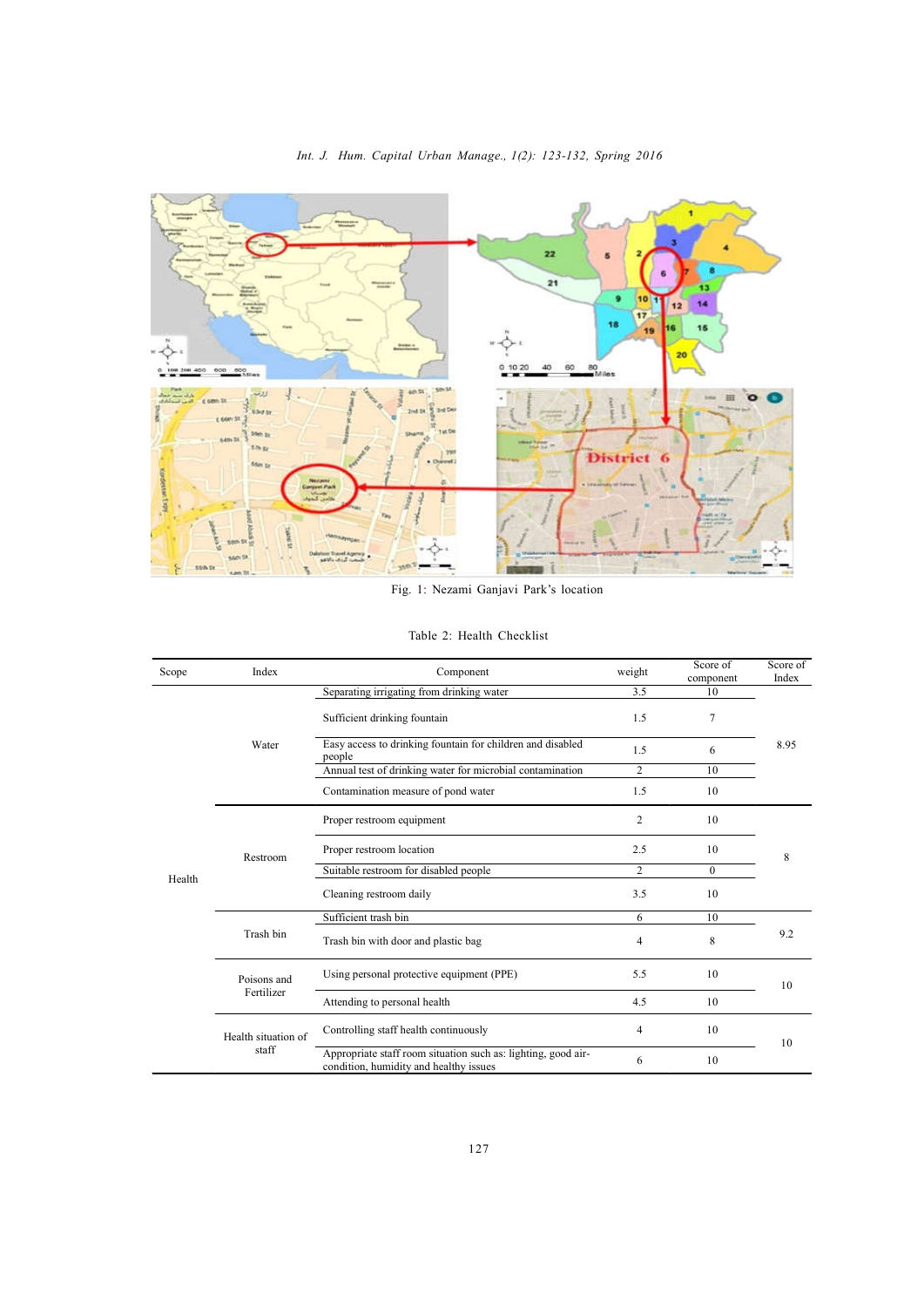#### *Int. J. Hum. Capital Urban Manage., 1(2): 123-132, Spring 2016 B. Akbari et al.*

| Table 3: Safety checklist |
|---------------------------|
|---------------------------|

| Scope        | Index                                                                                                         | Component                                                                                                              | weight                  | Score of<br>component | Score of<br>Index |
|--------------|---------------------------------------------------------------------------------------------------------------|------------------------------------------------------------------------------------------------------------------------|-------------------------|-----------------------|-------------------|
|              |                                                                                                               | Manufacturing of park furniture based on<br>international standards                                                    | $\overline{2}$          | 8                     |                   |
|              | Park furniture safety                                                                                         | Absence of additional appendages and sharp<br>edges                                                                    | 1.5                     | 9                     | 9.25              |
|              |                                                                                                               | Suitable park furniture                                                                                                | $\overline{2}$          | 9                     |                   |
|              |                                                                                                               | Proper park furniture allocation                                                                                       | 2.5                     | 10                    |                   |
|              |                                                                                                               | Park furniture<br>maintenance regularly                                                                                | $\overline{2}$          | 10                    |                   |
|              |                                                                                                               | Using Bullard to prevent motor vehicles entrance                                                                       | $\mathbf{1}$            | 10                    |                   |
|              |                                                                                                               | Paths without holes                                                                                                    | 1.5                     | 7                     |                   |
|              |                                                                                                               | Appropriate ramp and stair                                                                                             | $\overline{2}$          | 8                     |                   |
|              | Entries and paths                                                                                             | Possibility of passing emergency cars (separated<br>entrance and minimum required width is 2 m)                        | 2.5                     | $\overline{7}$        | 6.9               |
|              |                                                                                                               | Installing shield around construction area                                                                             | 1.5                     | $\overline{7}$        |                   |
|              |                                                                                                               | Possibility of crossing wheelchair (minimum<br>required width is 120 cm)                                               | 1.5                     | 3                     |                   |
|              |                                                                                                               | Not allocating playground near street                                                                                  | 2.5                     | $\tau$                |                   |
|              |                                                                                                               | Not allocating public places under direct sunlight                                                                     | 1                       | $\overline{7}$        |                   |
|              |                                                                                                               | Allocating suitable parents place in the vicinity of                                                                   | 1.5                     | 5                     |                   |
|              | Different spaces                                                                                              | playground                                                                                                             |                         |                       |                   |
|              | allocation                                                                                                    | Not allocating rest place near noisy places                                                                            | 1.5                     | 10                    | 8.2               |
|              |                                                                                                               | Separating different places                                                                                            | 1.5                     | 10                    |                   |
|              |                                                                                                               | Separating children playground from adult                                                                              | $\overline{c}$          | 10                    |                   |
|              |                                                                                                               | Using suitable playground flooring                                                                                     | $\overline{2}$          | 8                     |                   |
|              | Materials                                                                                                     | Using plastic or fiberglass in manufacturing of                                                                        | $\overline{c}$          | 10                    |                   |
|              | appropriateness with                                                                                          | play equipment<br>Using resistant materials for continued usage                                                        | $\overline{\mathbf{3}}$ | 5                     | 6.6               |
|              | activities                                                                                                    |                                                                                                                        |                         |                       |                   |
| Safety       |                                                                                                               | Continuous maintenance                                                                                                 | $\overline{\mathbf{3}}$ | 5                     |                   |
|              |                                                                                                               | Proper light stand in paths and activity spaces<br>including: entries, walking path, playground,<br>signs and canopies | $\overline{3}$          | 10                    |                   |
|              | Lighting                                                                                                      | Lightening maintenance regularly                                                                                       | 2.5                     | 10                    | 10                |
|              |                                                                                                               | Not use of dazzling lights specially in low height                                                                     | 1.5                     | 10                    |                   |
|              |                                                                                                               | Immunizing of electrical equipment and lighting<br>(safety label and safety wire)                                      | 3                       | 10                    |                   |
|              |                                                                                                               | Installing sufficient signs in required places                                                                         | 5                       | 10                    |                   |
|              | Signs                                                                                                         | Standard size and readability of signs                                                                                 | 3                       | 10                    | 10                |
|              |                                                                                                               | Appropriate location and color of signs                                                                                | $\overline{c}$          | 10                    |                   |
|              |                                                                                                               | Public phone near park                                                                                                 | $\mathbf{1}$            | $\overline{0}$        |                   |
|              | <b>Emergency facilities</b>                                                                                   | Fire extinguishers<br>First aid box                                                                                    | $\overline{4}$<br>3     | 10<br>10              | 9                 |
|              |                                                                                                               | Public training places                                                                                                 | $\overline{c}$          | 10                    |                   |
|              |                                                                                                               | Continuous control of security                                                                                         | 6                       | 10                    |                   |
|              | Security                                                                                                      | Police patrolling in high risk crime area                                                                              | $\overline{4}$          | 10                    | 10                |
|              | Warning signs                                                                                                 | Warning to People before poison spraying                                                                               | 5                       | 5                     |                   |
|              | through poison<br>spraying                                                                                    | People awareness until 48 hours after poison<br>spraying                                                               | 5                       | 5                     | 5                 |
|              |                                                                                                               | Absence of dangerous roughness and additional                                                                          | $\overline{c}$          | 8                     |                   |
|              |                                                                                                               | objects in playground<br>Not allocating playground under direct sunlight                                               | 0.5                     | 5                     |                   |
|              |                                                                                                               | Not collision play equipment with people                                                                               | 2                       | 10                    |                   |
|              | Playground                                                                                                    | Play equipment without sharp edges and extra                                                                           | $\overline{c}$          | 10                    |                   |
| immunization | appendages<br>Play equipment designing based on age, fitness,<br>appropriate angles and distance between play | 1.5                                                                                                                    | 8                       | 9.05                  |                   |
|              |                                                                                                               | equipment<br>Safety play equipment                                                                                     | $\overline{2}$          | 10                    |                   |
|              |                                                                                                               |                                                                                                                        |                         |                       |                   |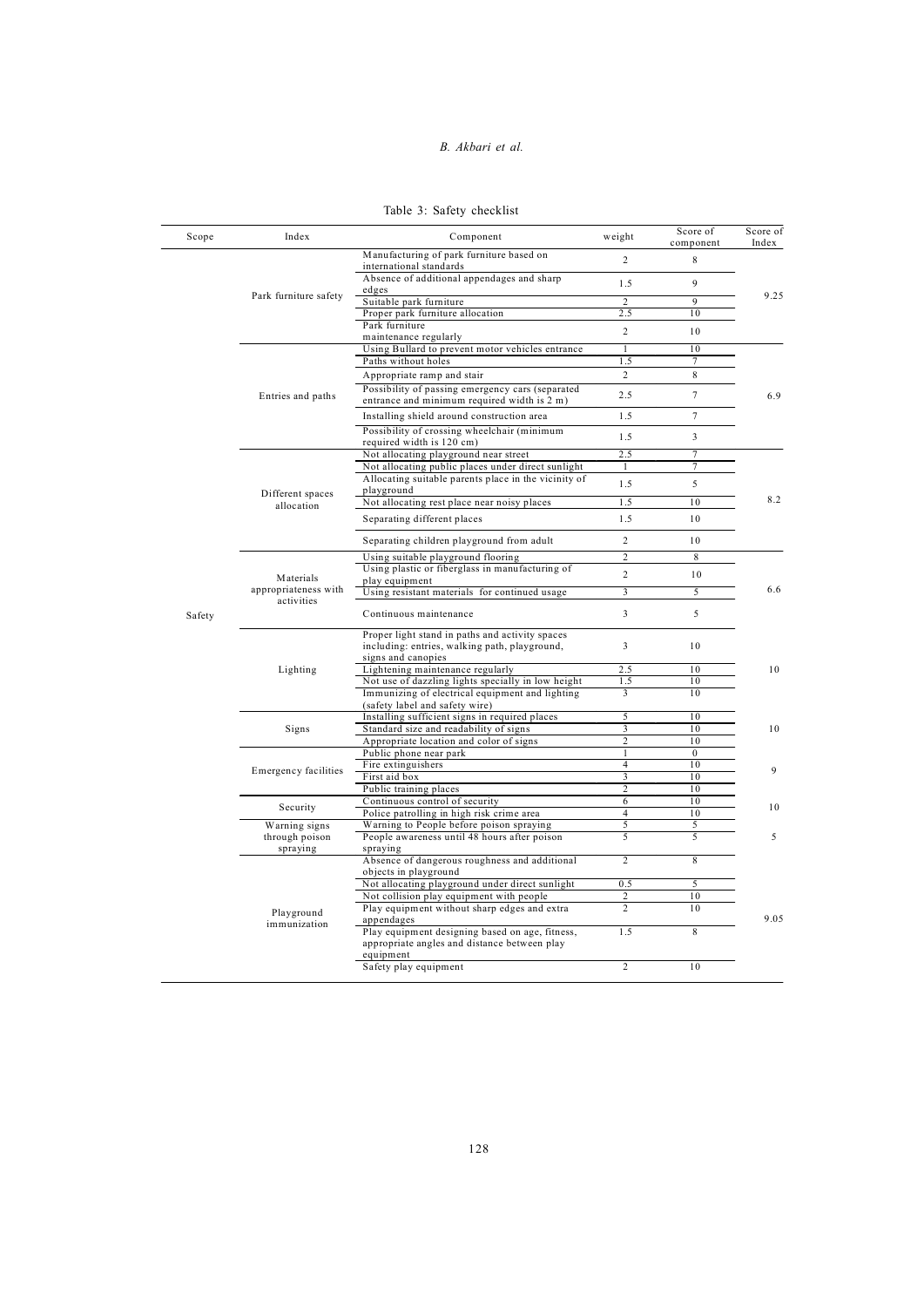## *Int. J. Hum. Capital Urban Manage., 1(2): 123-132, Spring 2016*

| Scope       | Index                                               | Component                                                                                           | weight         | Score of<br>component | Score of<br>Index |
|-------------|-----------------------------------------------------|-----------------------------------------------------------------------------------------------------|----------------|-----------------------|-------------------|
|             | Proper plant species and<br>environmental           | Avoid of implanting allergenic, toxic and prickly<br>plant species near playground and walking path | 3.5            | 10                    |                   |
|             |                                                     | Plant diversity to have a nice vision                                                               | 2.5            | 10                    | 10                |
|             | maintenance                                         | Plant maintenance                                                                                   | 4              | 10                    |                   |
|             | Actions to reduce air                               | Implanting plant species that are resistant to air<br>pollution                                     | 4              | 10                    |                   |
|             | and noise pollution                                 | Implanting plant species that reduce noise pollution                                                | 3              | 10                    | 10                |
|             |                                                     | Use water sound for relaxation                                                                      | 3              | 10                    |                   |
|             |                                                     | Use non-chemical methods (Agricultural,<br>Mechanical, Biologically, Physical)                      | $\overline{2}$ | 10                    |                   |
|             |                                                     | Use low-risk poisons against pests and plant diseases                                               | 1.5            | 10                    |                   |
| Environment | Correct methods against<br>pests and plant diseases | Optimum consumption of fertilizers                                                                  |                | 10                    | 10                |
|             |                                                     | Poison spraying in favorable weather conditions                                                     | 1.5            | 10                    |                   |
|             |                                                     | Storage and correct transportation of poisons and<br>Chemical fertilizers                           | $\overline{2}$ | 10                    |                   |
|             |                                                     | Safety disposal of empty cans                                                                       | $\overline{2}$ | 10                    |                   |
|             | Disposal of surface                                 | Use standard criteria for sewage disposal through<br>absorption wells or septic tank                | 6              | 10                    | 6                 |
|             | water and sewage                                    | Surface water reusing                                                                               | 4              | $\Omega$              |                   |
|             | Waste management                                    | Collecting rubbish and transferring to recycling<br>areas                                           | $\mathfrak{D}$ | $\theta$              | $\Omega$          |
|             |                                                     | Using separated trash bins                                                                          | 1.5            | $\Omega$              |                   |

|  | Table 4: Environment checklist |  |
|--|--------------------------------|--|
|--|--------------------------------|--|



As it is shown in Fig. 4, safety indexes such as lightening, signs and security have highest score (100%) and warning signs through poison spraying index has the lowest score (50%). These results determine that managers and experts investigate lightening and signs in Nezami Ganjavi Park, in addition,





Fig. 2: Results of HSE assessment Fig. 3: Average percentage of health indexes

park guide and police patrol in the park to have a secure place. The poison spraying index is the lowest level because of managers' unawareness of poison hazard.

According to Fig. 5, proper plant species and environmental maintenance, actions taken to reduce air and noise pollution and correct methods of fighting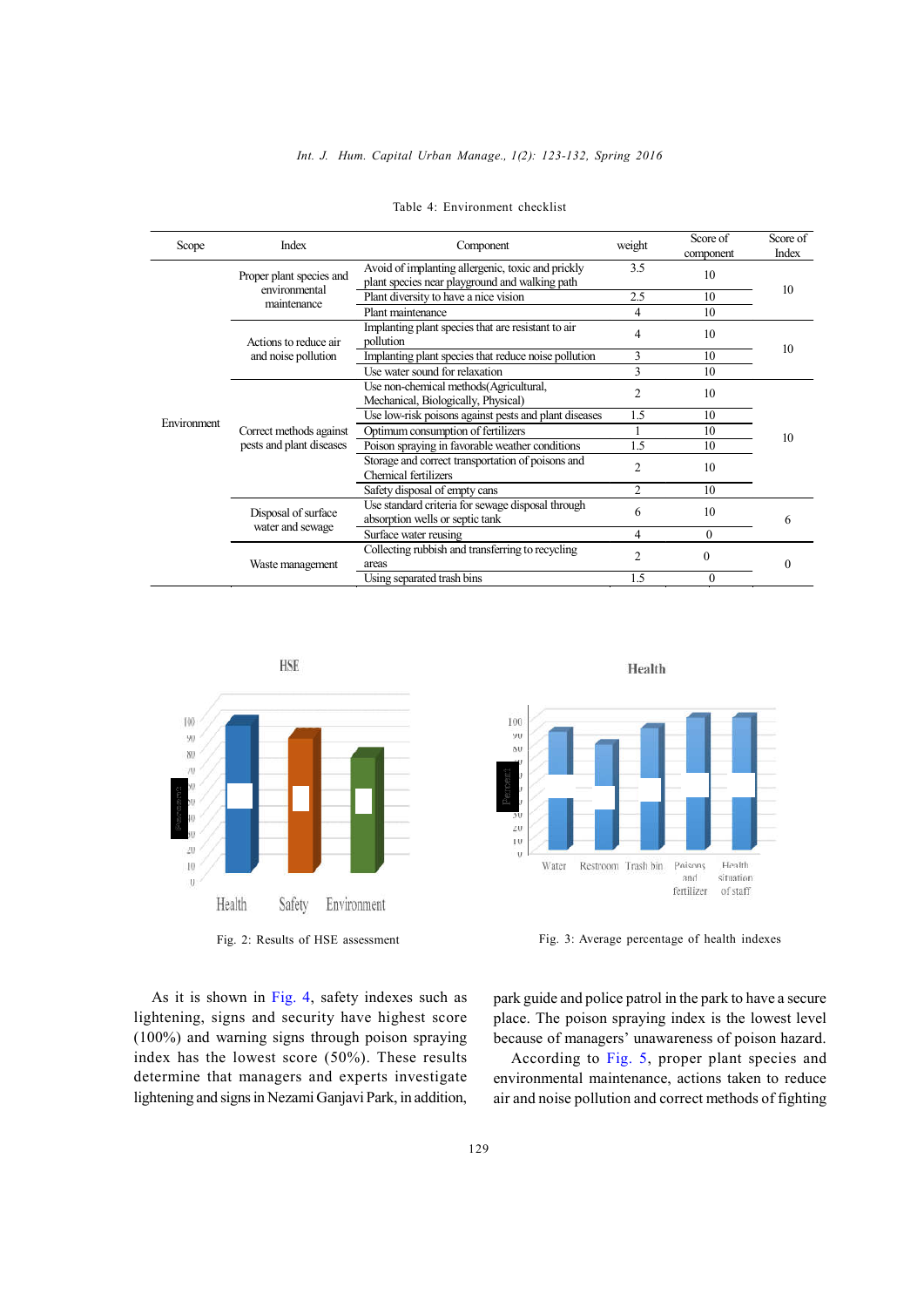against pests and plant diseases have highest score (100%) and waste management index has the lowest score because collecting rubbish and transferring to recycling areas and using separated trash bins have not been done in Nezami Ganjavi park.

Finally, a SWOT analysis has been conducted to planning HSE management system in Nezami Ganjavi Park. It leads to identify strength, weakness, opportunities, and threats in an analytical framework. Fig. 6, illustrates Nezami Ganjavi SWOT analysis.

Therefore, urban managers should attend to:

1) Apply the best technology in park designing

2) Standardization all activities based on HSE policies

3) Continuous survey

4) Hazard identification, risk assessment and environmental aspects

5) Promote HSE culture in urban system

## **CONCLUSION**

Urban parks are the important spaces and have many benefits as urban nature, recreation asset and



Fig. 4: Average percentage of safety indexes



Fig. 5: Average percentage of environmental indexes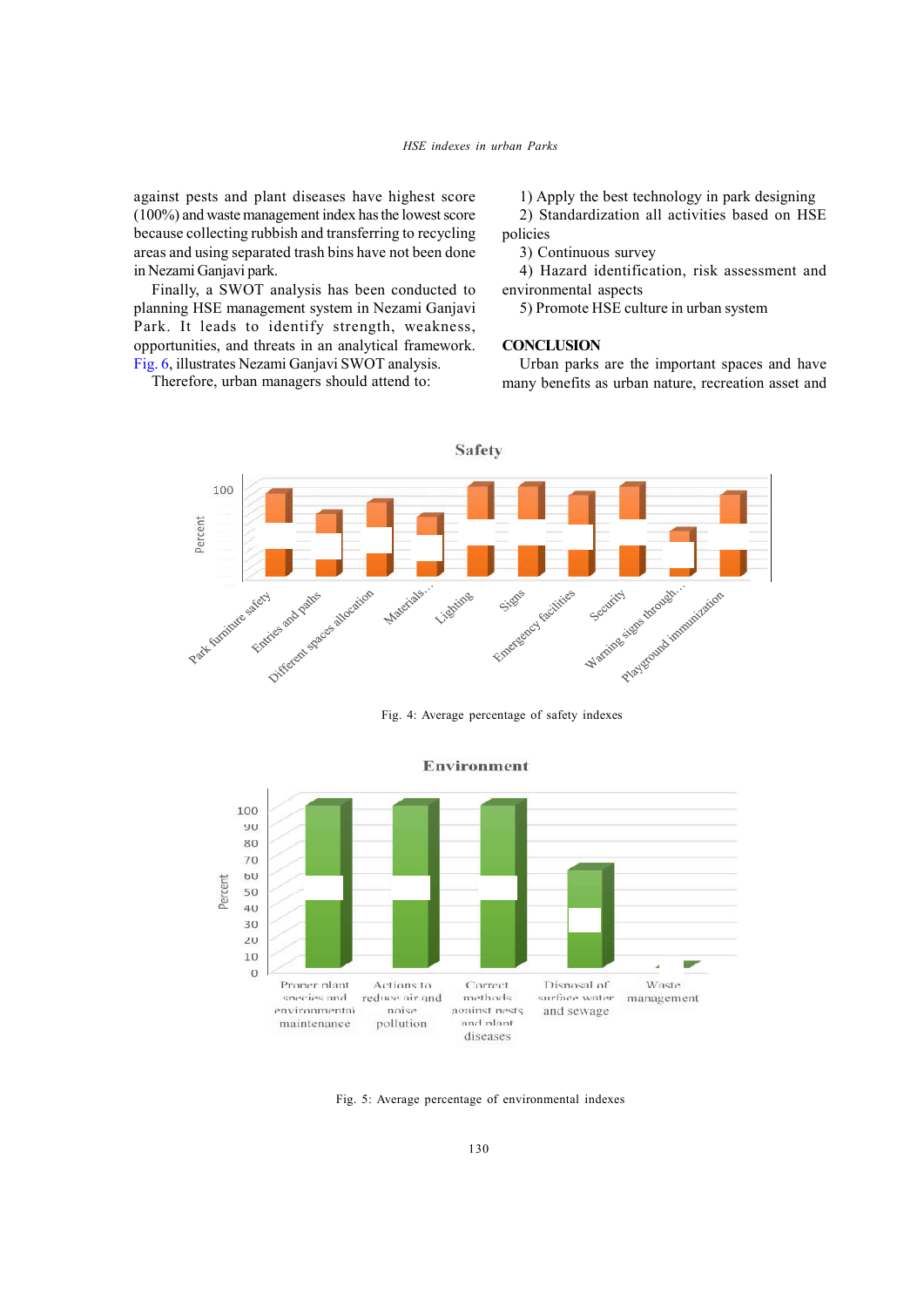venue for community engagement. There are different elements such as urban furniture, welfare facilities, sport and play equipment, fountain, natural or artificial pond, restroom, drinking fountain, restaurant, stockroom and etc. in this public places and these elements have hazard potential.

Using improper playground flooring, unsafety lamp or electrical cable, absence of guard rails around dangerous places and etc., are some disastrous situations. As respects, parks management usually has been outsourced to contractors, so undoubtedly these places are critical spaces and they are faced with health or safety risks and environmental impacts. Therefore implementing HSE management system is necessary to prevent potential hazards in urban spaces. HSE has some policies that can be used to improve life quality in urban green spaces. Undoubtedly, HSE indexes in green spaces are the important requirements of urban management. So in this study, HSE indexes of Nezami Ganjavi Park have been evaluated and according to checklist that have been completed by interviewing green space experts and park survey, the result of HSE assessment are outlined below:

1) Health desirability 92.33% (highest), safety desirability 84% and environmental desirability 72% (lowest)

2) Health indexes such as poison and fertilizer and health situation of staff have highest score (100%) and restroom situation index has the lowest score (80%)

3) Safety indexes such as lightening, sings and security have highest score (100%) and warning signs through poison spraying index has the lowest score (50%)

4) Environment indexes such as proper plant species and environmental maintenance, actions taken to reduce air and noise pollution and correct methods against pests and plant diseases have highest score (100%) and waste management index has the lowest score (0%)

Strength, weakness, opportunities, and threats can be identified with considering the results of HSE assessment that have been mentioned above. Finally, a SWOT analysis has been conducted to offer some suggestions for urban management. Therefore, urban managers should apply recommended actions in order to eliminate weaknesses and threats.

## **ACKNOWLEDGEMENT**

The authors gratefully acknowledge District 6 of Tehran Municipality for providing the required data. And also especial thanks to Nezami Ganjavi's Park managers for their kind cooperation in sharing their experiences and knowledge in this survey.



Fig. 6: Nezami Ganjavi SWOT analysis